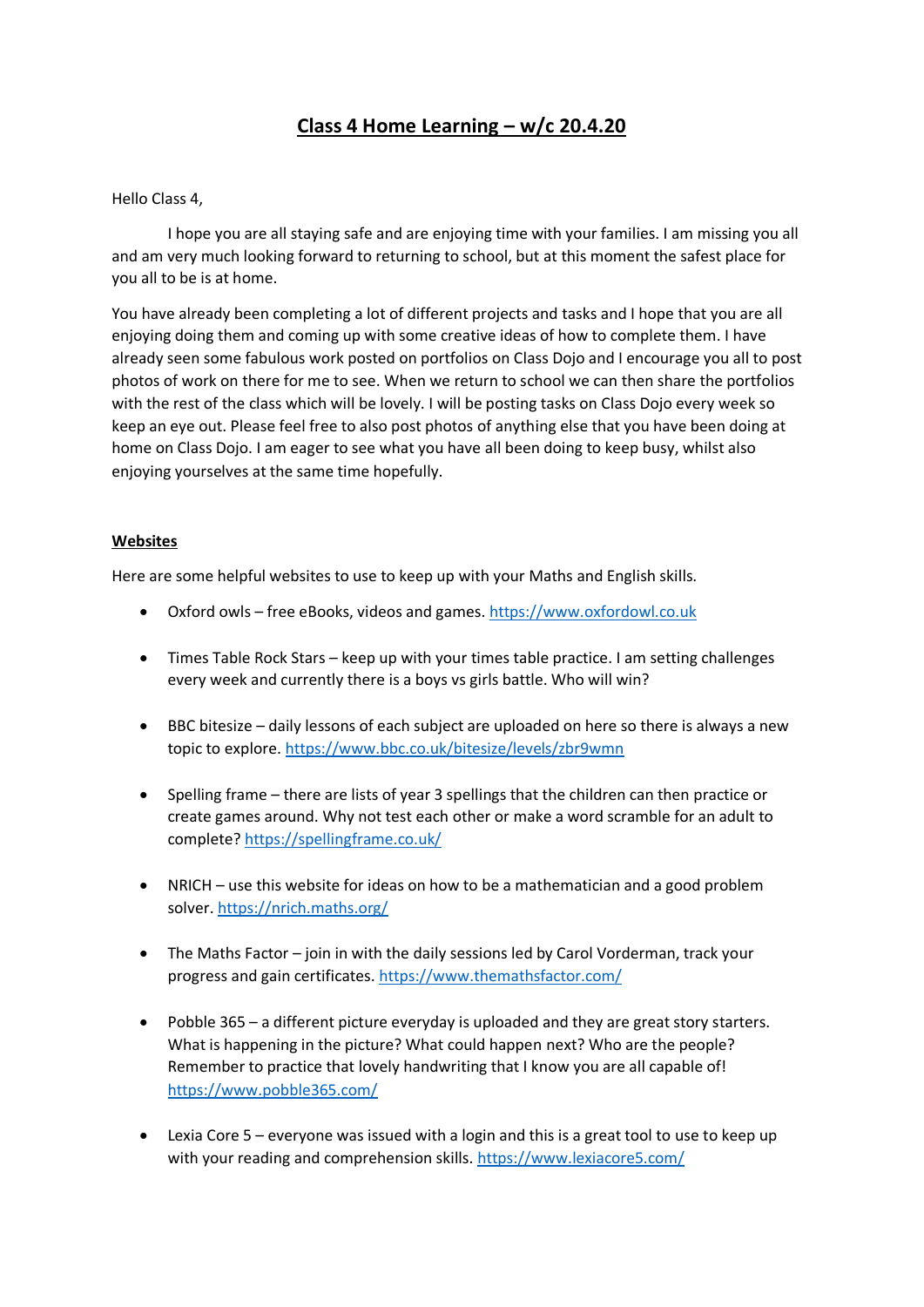• Fiction Express – this is a similar concept to Lexia and there are many free eBooks to read and then vote on.<https://en.fictionexpress.com/>

## **Get creative!**

- Why not apply for a Blue Peter badge? You can earn these by writing interesting letters and stories, making a model, drawing a picture or taking a photograph and sending them into Blue Peter. There are a variety of badges that you can earn. Why not have a go? <https://www.bbc.co.uk/cbbc/joinin/about-blue-peter-badges>
- Photograph it! Each week I will announce a new theme of which I would like you to take photos of and post on Class Dojo. This week's theme is 'Families'.
- Have a go in the kitchen! Bake something with an adult or help make a meal.
- Build a den! This can be indoors or outdoors.
- Create a home cinema!
- Can you create your own game and teach your family how to play?

## **Stay active!**

- Join Jose Wicks doing his morning workout at 9am.
- BBC Super Movers I know you all love this! <https://www.bbc.co.uk/teach/supermovers>
- Play in the garden or an outdoor area at home fresh air always makes us feel good.

## **Class Dojo**

I have uploaded a Maths booklet for you to work through at your own pace. This includes all of the topics that are taught in Year 3 and I thought it would be a good opportunity to revise some. I have